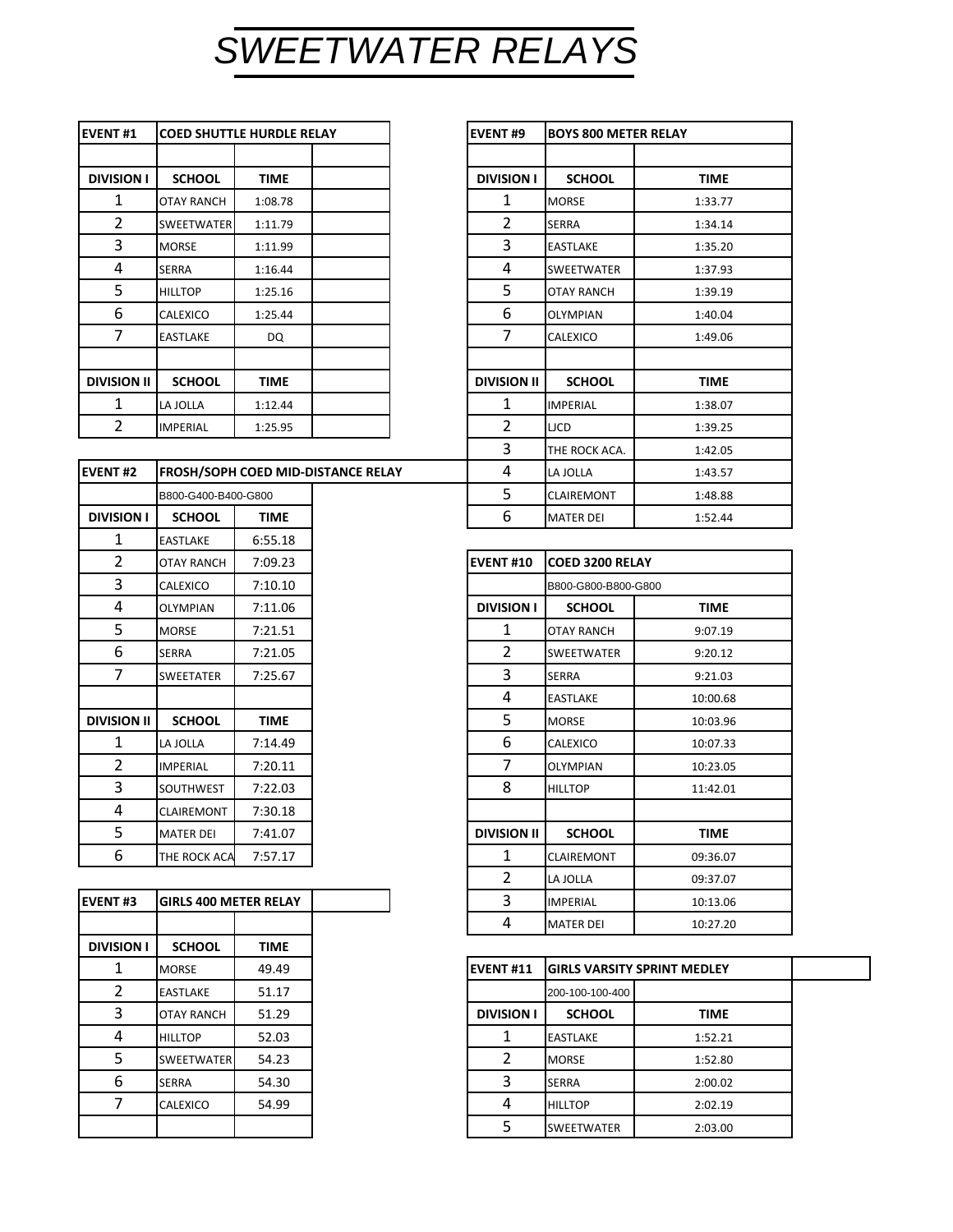| <b>DIVISION II</b> | <b>SCHOOL</b>                                      | <b>TIME</b> |
|--------------------|----------------------------------------------------|-------------|
|                    | <b>CLAIREMONT</b>                                  | $51.6*$     |
| 2                  | <b>MATER DEI</b>                                   | $52.2*$     |
| 3                  | THE ROCK ACA                                       | $53.2*$     |
| 4                  | <b>IMPERIAL</b>                                    | $53.8*$     |
| 5                  | <b>LJCD</b>                                        | $54.2*$     |
| 6                  | LA JOLLA                                           | $55.1*$     |
|                    | <b>SOUTHWEST</b>                                   | $57.6*$     |
|                    | <sup>*</sup> race was hand timed-clock malfunction |             |

| <b>EVENT#4</b>     | <b>BOYS 400 METER RELAY</b> |             |
|--------------------|-----------------------------|-------------|
|                    |                             |             |
| <b>DIVISION I</b>  | <b>SCHOOL</b>               | <b>TIME</b> |
| 1                  | <b>MORSE</b>                | 44.20       |
| $\overline{2}$     | <b>EASTLAKE</b>             | 44.26       |
| 3                  | <b>OTAY RANCH</b>           | 44.31       |
| 4                  | <b>SERRA</b>                | 44.51       |
| 5                  | <b>SWEETWATER</b>           | 44.65       |
| 6                  | CALEXICO                    | 45.00       |
|                    |                             |             |
| <b>DIVISION II</b> | <b>SCHOOL</b>               | <b>TIME</b> |
| 1                  | <b>LJCD</b>                 | 45.97       |
| $\overline{2}$     | <b>IMPERIAL</b>             | 46.43       |
| 3                  | <b>MATER DEI</b>            | 46.9        |
| 4                  | LA JOLLA                    | 48.47       |
| 5                  | THE ROCK ACA                | 52.76       |

| <b>EVENT#5</b>     | <b>GIRLS DISTANCE MEDLEY</b> |             |
|--------------------|------------------------------|-------------|
|                    |                              |             |
| <b>DIVISION I</b>  | <b>SCHOOL</b>                | <b>TIME</b> |
| 1                  | <b>OTAY RANCH</b>            | 13:00.89    |
| $\overline{2}$     | <b>EASTLAKE</b>              | 13:33.53    |
| 3                  | <b>SWEETWATER</b>            | 13:44.70    |
| 4                  | <b>MORSE</b>                 | 14:08.41    |
| 5                  | <b>SERRA</b>                 | 14:11.45    |
| 6                  | <b>OTAY RANNCH</b>           | 14:12.10    |
| 7                  | CALEXICO                     | 15:06.79    |
| 8                  | <b>OLYMPIAN</b>              | 15:11.20    |
| 9                  | <b>HILLTOP</b>               | 15:16.20    |
|                    |                              |             |
| <b>DIVISION II</b> | <b>SCHOOL</b>                | <b>TIME</b> |
| 1                  | CLAIREMONT                   | 13:23.28    |
| $\overline{2}$     | LA JOLLA                     | 13:43.81    |
| 3                  | <b>MATER DEI</b>             | 14:59.31    |
|                    |                              |             |

| <b>IEVENT#6</b>   | <b>GIRLS FROSH/SOPH SPRINT MEDLEY</b> |         |  |  | LICD              | 19:05.00 |
|-------------------|---------------------------------------|---------|--|--|-------------------|----------|
|                   | 200-100-100-400                       |         |  |  | <b>CLAIREMONT</b> | 21:07.00 |
| <b>DIVISION I</b> | <b>SCHOOL</b>                         | TIME    |  |  | TH ROCK ACA.      | 22:22.32 |
|                   | <b>OTAY RANCH</b>                     | 2:00.48 |  |  | <b>IMPERIAL</b>   | 23:23.19 |

| <b>SION II</b> | <b>SCHOOL</b>                    | <b>TIME</b> |  | 6                  | <b>OTAY RANCH</b> |
|----------------|----------------------------------|-------------|--|--------------------|-------------------|
| $\mathbf 1$    | <b>CLAIREMONT</b>                | $51.6*$     |  |                    | <b>CALEXICO</b>   |
| 2              | <b>MATER DEI</b>                 | $52.2*$     |  |                    |                   |
| 3              | THE ROCK ACA                     | $53.2*$     |  | <b>DIVISION II</b> | <b>SCHOOL</b>     |
| 4              | <b>IMPERIAL</b>                  | $53.8*$     |  |                    | LA JOLLA          |
| 5              | <b>LJCD</b>                      | $54.2*$     |  |                    | <b>CLAIREMONT</b> |
| 6              | LA JOLLA                         | $55.1*$     |  | ੨                  | <b>MATER DEI</b>  |
| 7              | SOUTHWEST                        | $57.6*$     |  | 4                  | <b>IMPERIAL</b>   |
|                | was hand timed-clock malfunction |             |  |                    | THE ROCK ACA.     |

|                    |                              |             | <b>EVENT#12</b>    | <b>BOYS VARSITY SPRINT MEDLEY</b> |             |  |
|--------------------|------------------------------|-------------|--------------------|-----------------------------------|-------------|--|
| <b>DIVISION I</b>  | <b>SCHOOL</b>                | <b>TIME</b> |                    | 200-100-100-400                   |             |  |
| 1                  | <b>MORSE</b>                 | 44.20       | <b>DIVISION I</b>  | <b>SCHOOL</b>                     | <b>TIME</b> |  |
| $\overline{2}$     | <b>EASTLAKE</b>              | 44.26       | 1                  | <b>SERRA</b>                      | 1:38.24     |  |
| 3                  | <b>OTAY RANCH</b>            | 44.31       | $\overline{2}$     | <b>EASTLAKE</b>                   | 1:42.58     |  |
| 4                  | <b>SERRA</b>                 | 44.51       | 3                  | <b>OTAY RANCH</b>                 | 1:42.18     |  |
| 5                  | <b>SWEETWATER</b>            | 44.65       | 4                  | <b>SWEETWATER</b>                 | 1:45.46     |  |
| 6                  | CALEXICO                     | 45.00       | 5                  | <b>CALEXICO</b>                   | 1:46.07     |  |
|                    |                              |             | 6                  | <b>HILLTOP</b>                    | 1:46.13     |  |
| <b>DIVISION II</b> | <b>SCHOOL</b>                | TIME        | 7                  | <b>OLYMPIAN</b>                   | 1:47.27     |  |
| 1                  | <b>LJCD</b>                  | 45.97       | 8                  | <b>MORSE</b>                      | 1:49.21     |  |
| $\overline{2}$     | <b>IMPERIAL</b>              | 46.43       |                    |                                   |             |  |
| 3                  | <b>MATER DEI</b>             | 46.9        | <b>DIVISION II</b> | <b>SCHOOL</b>                     | <b>TIME</b> |  |
| 4                  | LA JOLLA                     | 48.47       | 1                  | <b>IMPERIAL</b>                   | 1:44.55     |  |
| 5                  | THE ROCK ACA                 | 52.76       | $\overline{2}$     | <b>LJCD</b>                       | 1:46.58     |  |
|                    |                              |             | 3                  | THE ROCK ACA.                     | 1:48.14     |  |
| VENT#5             | <b>GIRLS DISTANCE MEDLEY</b> |             | 4                  | L JOLLA                           | 1:49.20     |  |
|                    |                              |             | 5                  | <b>MATER DEI</b>                  | 1:53.41     |  |
|                    |                              |             |                    |                                   |             |  |

| 1                  | <b>OTAY RANCH</b>                     | 13:00.89    |  | <b>EVENT#13</b>    | <b>BOYS 4 X 1600 METER RELAY</b> |  |
|--------------------|---------------------------------------|-------------|--|--------------------|----------------------------------|--|
| $\overline{2}$     | <b>EASTLAKE</b>                       | 13:33.53    |  |                    |                                  |  |
| 3                  | <b>SWEETWATER</b>                     | 13:44.70    |  | <b>DIVISION I</b>  | <b>SCHOOL</b>                    |  |
| 4                  | <b>MORSE</b>                          | 14:08.41    |  | 1                  | <b>SWEETWATER</b>                |  |
| 5.                 | <b>SERRA</b>                          | 14:11.45    |  | 2                  | <b>OTAY RANCH</b>                |  |
| 6                  | <b>OTAY RANNCH</b>                    | 14:12.10    |  | 3                  | CALEXICO                         |  |
| 7                  | CALEXICO                              | 15:06.79    |  | 4                  | <b>SERRA</b>                     |  |
| 8                  | <b>OLYMPIAN</b>                       | 15:11.20    |  | 5                  | <b>EASTLAKE</b>                  |  |
| 9                  | <b>HILLTOP</b>                        | 15:16.20    |  | 6                  | OTAY RANCH 'B'                   |  |
|                    |                                       |             |  | 7                  | <b>SWEETWATER 'B</b>             |  |
| <b>DIVISION II</b> | <b>SCHOOL</b>                         | <b>TIME</b> |  | 8                  | <b>OLYMPIAN</b>                  |  |
| 1                  | <b>CLAIREMONT</b>                     | 13:23.28    |  | 9                  | <b>MORSE</b>                     |  |
| $\overline{2}$     | LA JOLLA                              | 13:43.81    |  | 10                 | <b>HILLTOP</b>                   |  |
| 3                  | <b>MATER DEI</b>                      | 14:59.31    |  |                    |                                  |  |
|                    |                                       |             |  | <b>DIVISION II</b> | <b>SCHOOL</b>                    |  |
| VENT#6             | <b>GIRLS FROSH/SOPH SPRINT MEDLEY</b> |             |  | 1                  | <b>LJCD</b>                      |  |
|                    | 200-100-100-400                       |             |  | 2                  | <b>CLAIREMONT</b>                |  |
| <b>DIVISION I</b>  | <b>SCHOOL</b>                         | <b>TIME</b> |  | 3                  | TH ROCK ACA.                     |  |
| 1                  | <b>OTAY RANCH</b>                     | 2:00.48     |  | 4                  | <b>IMPERIAL</b>                  |  |
|                    |                                       |             |  |                    |                                  |  |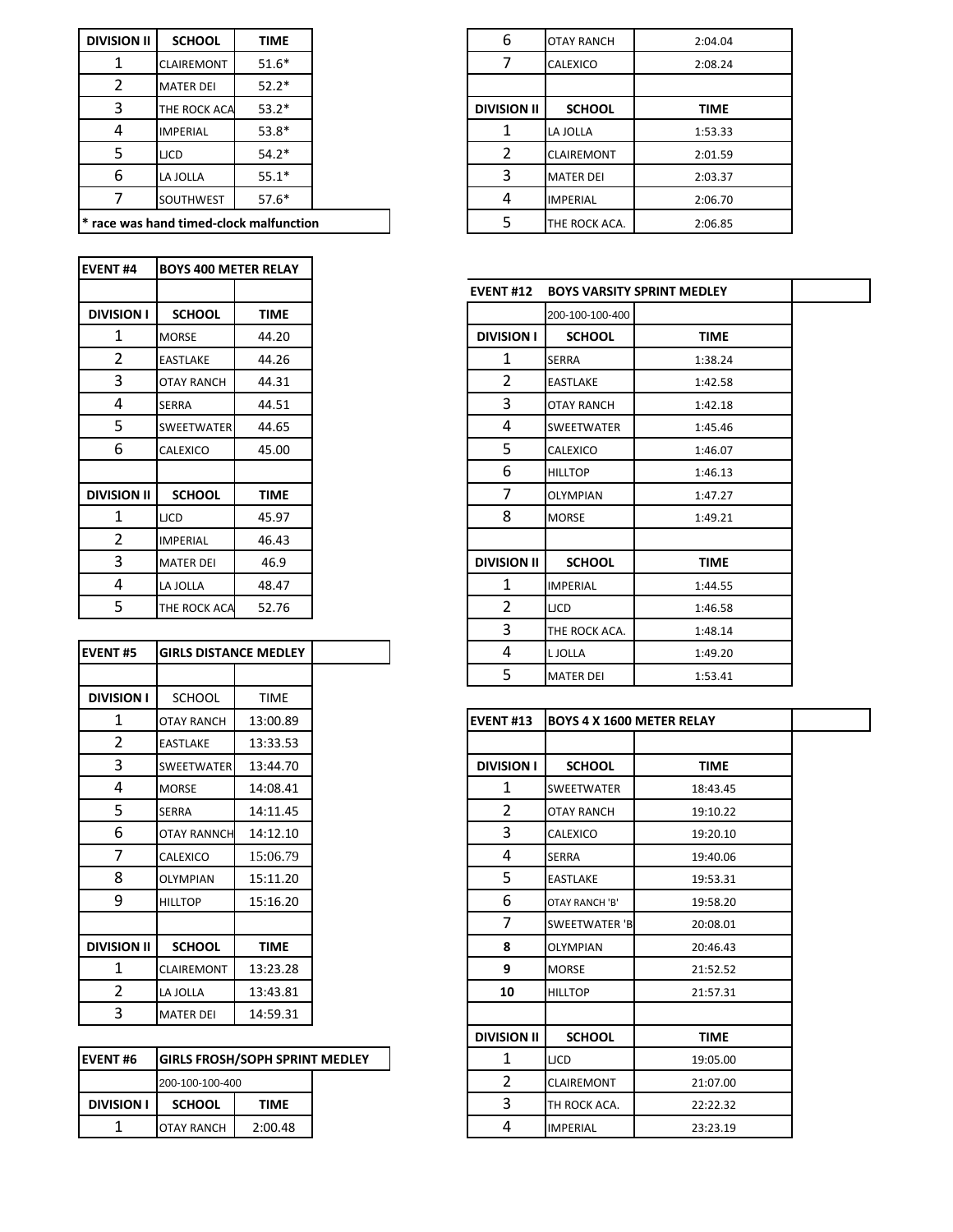| $\overline{2}$     | <b>SERRA</b>      | 2:01.51  |
|--------------------|-------------------|----------|
| 3                  | <b>EASTLAKE</b>   | 2:02.40  |
| 4                  | <b>MORSE</b>      | 2:03.25  |
| 5                  | <b>HILLTOP</b>    | 02:10.07 |
| 6                  | CALEXICO          | 02:11.7  |
|                    |                   |          |
| <b>DIVISION II</b> | <b>SCHOOL</b>     | TIME     |
| 1                  | LA JOLLA          | 2:01.92  |
| 2                  | <b>IMPERIAL</b>   | 2:02.30  |
| 3                  | <b>CLAIREMONT</b> | 2:04.73  |
| 4                  | SOUTHWEST         | 2:06.33  |
| 5                  | <b>LJCD</b>       | 2:06.70  |
| 6                  | <b>MATER DEI</b>  | 2:07.58  |
| 7                  | THE ROCK ACA      | 2:14.44  |
|                    |                   |          |

| <b>EVENT#7</b>     | <b>BOYS FROSH/SOPH SPRINT MEDLEY</b> |             |                    |                        |  |
|--------------------|--------------------------------------|-------------|--------------------|------------------------|--|
|                    | 200-100-100-400                      |             | <b>EVENT#15</b>    | <b>BOYS 1600 RELAY</b> |  |
| <b>DIVISION I</b>  | <b>SCHOOL</b>                        | <b>TIME</b> |                    |                        |  |
| $\mathbf{1}$       | <b>MORSE</b>                         | 1:41.24     | <b>DIVISION I</b>  | <b>SCHOOL</b>          |  |
| $\overline{2}$     | <b>EASTLAKE</b>                      | 1:43.57     | 1                  | <b>OTAY RANCH</b>      |  |
| 3                  | <b>OTAY RANCH</b>                    | 1:44.05     | 2                  | <b>SWEETWATER</b>      |  |
| 4                  | MORSE 'B'                            | 1:46.49     | 3                  | <b>MORSE</b>           |  |
| 5                  | <b>SERRA</b>                         | 1:47.46     | 4                  | <b>EASTLAKE</b>        |  |
| 6                  | CALEXICO                             | 1:53.10     | 5                  | <b>SERRA</b>           |  |
| $\overline{7}$     | <b>SWEETWATER</b>                    | 1:54.43     | 6                  | <b>CALEXICO</b>        |  |
| 8                  | <b>OLYMPIAN</b>                      | 2:02.02     | 7                  | <b>OLYMPIAN</b>        |  |
| 9                  | <b>HILLTOP</b>                       | 2:03.32     |                    |                        |  |
|                    |                                      |             | <b>DIVISION II</b> | <b>SCHOOL</b>          |  |
| <b>DIVISION II</b> | <b>SCHOOL</b>                        | <b>TIME</b> | $\mathbf{1}$       | LA JOLLA               |  |
| $\mathbf{1}$       | LA JOLLA                             | 1:49.03     | $\overline{2}$     | <b>IMPERIAL</b>        |  |
| $\overline{2}$     | THE ROCK ACA                         | 1:49.24     | 3                  | <b>MATER DEI</b>       |  |
| 3                  | <b>IMPERIAL</b>                      | 1:50.38     | 4                  | THE ROCK ACA.          |  |
| 4                  | <b>MATER DEI</b>                     | 1:53.39     |                    |                        |  |

| <b>EVENT#8</b>     | <b>GIRLS 800 METER RELAY</b> |             |  |  |
|--------------------|------------------------------|-------------|--|--|
|                    |                              |             |  |  |
| <b>DIVISION I</b>  | <b>SCHOOL</b>                | <b>TIME</b> |  |  |
| 1                  | <b>MORSE</b>                 | 1:48.42     |  |  |
| 2                  | <b>EASTLAKE</b>              | 1:50.06     |  |  |
| 3                  | <b>OTAY RANCH</b>            | 1:56.46     |  |  |
| 4                  | <b>SERRA</b>                 | 1:57.21     |  |  |
| 5                  | CALEXICO                     | 2:03.77     |  |  |
|                    |                              |             |  |  |
| <b>DIVISION II</b> | <b>SCHOOL</b>                | <b>TIME</b> |  |  |
| 1                  | <b>IMPERIAL</b>              | 1:56.27     |  |  |
| $\overline{2}$     | <b>CLAIREMONT</b>            | 2:00.12     |  |  |
| 3                  | <b>MATER DEI</b>             | 2:07.33     |  |  |

| $\overline{\phantom{0}}$<br><u>.</u> | $C = R$<br>SERRA | $\sim$<br>$\cdot$ . $\cap$ 1<br>,,<br>1.01.01 | - | <b>MATER DEI</b> | 24.05.51<br>.<br>- |
|--------------------------------------|------------------|-----------------------------------------------|---|------------------|--------------------|
|                                      |                  |                                               |   |                  |                    |

| 4                  | <b>MORSE</b>      | 2:03.25     |
|--------------------|-------------------|-------------|
| 5                  | <b>HILLTOP</b>    | 02:10.07    |
| 6                  | CALEXICO          | 02:11.7     |
|                    |                   |             |
| <b>DIVISION II</b> | <b>SCHOOL</b>     | <b>TIME</b> |
| 1                  | LA JOLLA          | 2:01.92     |
| 2                  | <b>IMPERIAL</b>   | 2:02.30     |
| 3                  | <b>CLAIREMONT</b> | 2:04.73     |
| 4                  | SOUTHWEST         | 2:06.33     |
| 5                  | <b>LJCD</b>       | 2:06.70     |
| 6                  | <b>MATER DEI</b>  | 2:07.58     |
| 7                  | THE ROCK ACA      | 2:14.44     |
|                    |                   |             |

|                | 200-100-100-400   |             |  |
|----------------|-------------------|-------------|--|
| SION I         | <b>SCHOOL</b>     | <b>TIME</b> |  |
| 1              | <b>MORSE</b>      | 1:41.24     |  |
| $\overline{2}$ | <b>EASTLAKE</b>   | 1:43.57     |  |
| 3              | <b>OTAY RANCH</b> | 1:44.05     |  |
| 4              | MORSE 'B'         | 1:46.49     |  |
| 5              | <b>SERRA</b>      | 1:47.46     |  |
| 6              | CALEXICO          | 1:53.10     |  |
| 7              | <b>SWEETWATER</b> | 1:54.43     |  |
| 8              | <b>OLYMPIAN</b>   | 2:02.02     |  |
| 9              | <b>HILLTOP</b>    | 2:03.32     |  |
|                |                   |             |  |
| <b>SION II</b> | <b>SCHOOL</b>     | <b>TIME</b> |  |
| 1              | LA JOLLA          | 1:49.03     |  |
| 2              | THE ROCK ACA      | 1:49.24     |  |
| 3              | <b>IMPERIAL</b>   | 1:50.38     |  |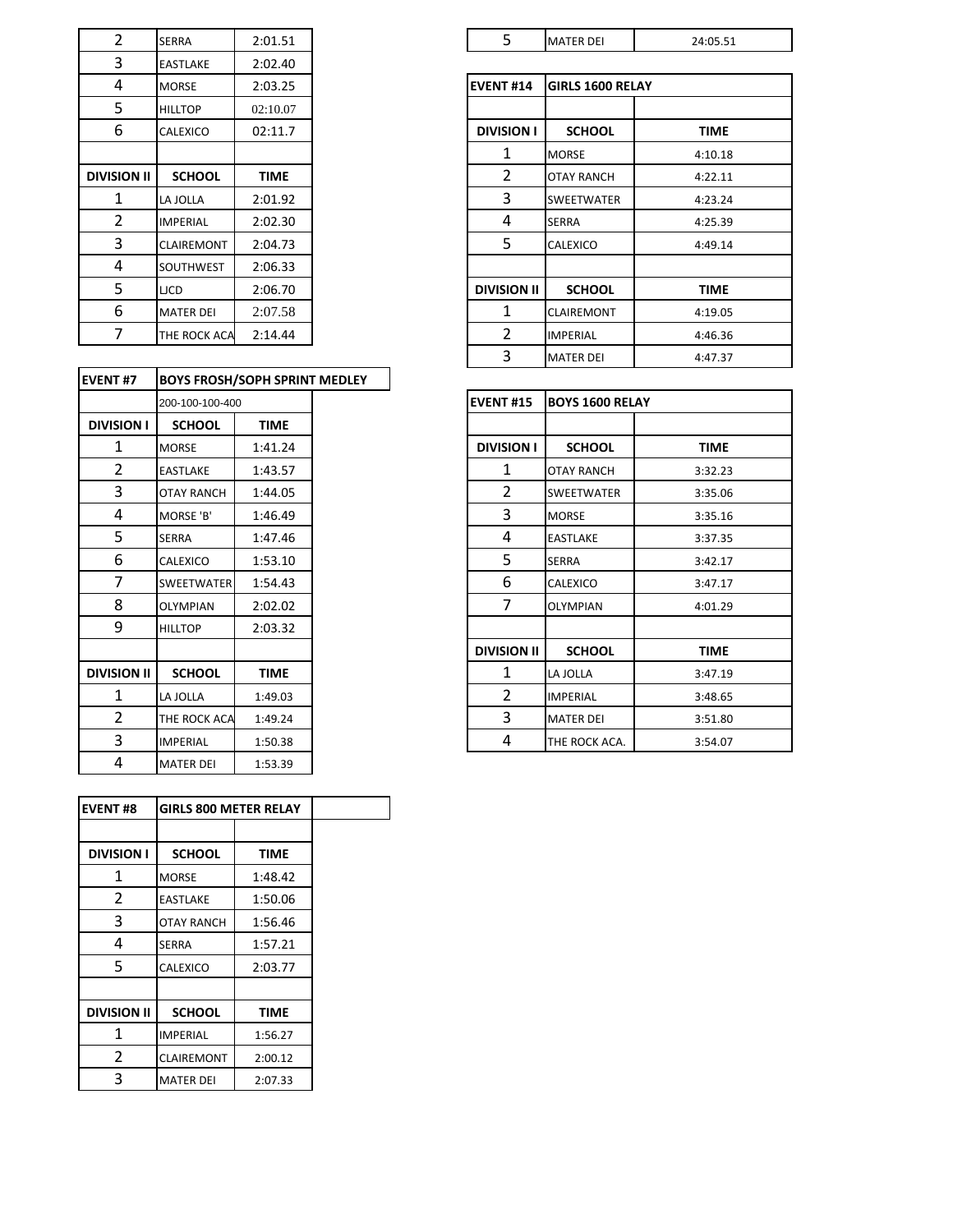|                                       | <b>GIRLS LONG JUMP - DIVISION I</b>      |              | BOYS LONG JUMP - DIVISION I |                                           |             |
|---------------------------------------|------------------------------------------|--------------|-----------------------------|-------------------------------------------|-------------|
|                                       |                                          |              |                             |                                           |             |
| <b>LAST NAME</b>                      | <b>SCHOOL</b>                            | <b>MARK</b>  | <b>NAME</b>                 | <b>SCHOOL</b>                             | <b>MARK</b> |
| <b>NOISEAUX</b>                       | <b>EASTLAKE</b>                          | 15' 8''      | NASSAR, S                   | <b>SWEETWATER</b>                         | 23' .75"    |
| SAMSON, S                             | <b>MORSE</b>                             | 15' 4''      | MARTIN, C                   | OTAY RANCH                                | 22' 2.25"   |
| HANKINS, K                            | <b>MORSE</b>                             | 14' 10.7"    | CARTER, R                   | <b>SERRA</b>                              | 20' 6.75"   |
| GARCIA, M                             | <b>SWEETWATER</b>                        | 14' 10''     | BOULWARE, J                 | <b>EASTLAKE</b>                           | 20' 4/25"   |
| RUIZ, A                               | <b>HILLTOP</b>                           | 14' 7.75"    | LANCOUR, C                  | OTAY RANCH                                | 19' 8''     |
| <b>MANLUTAC</b>                       | OTAY RANCH                               | $14'$ 2.5"   | PEREZ, C                    | <b>HILLTOP</b>                            | 18' 11.25   |
| CROSS, A                              | <b>SERRA</b>                             | 13' 9.25"    | CAMPBELL, M                 | <b>HILLTOP</b>                            | $18'$ 9"    |
| <b>LOGAN</b>                          | <b>OTAY RANCH</b>                        | 13'9''       | WILSON, A                   | <b>MORSE</b>                              | 18' 9"      |
| DANO, A                               | <b>EASTLAKE</b>                          | 13' 7.5"     | ANDERSON                    | <b>MORSE</b>                              | 18'7''      |
| MARROQUIN N                           | <b>SWEETWATER</b>                        | 13' 1.5''    | LANDIN, J                   | CALEXICO                                  | 17' 7.5"    |
| ALONSO, A                             | CALEXICO                                 | 12' 11.5"    | LYONS, R                    | <b>SERRA</b>                              | 17'7''      |
| LYONS, D                              | <b>SERRA</b>                             | 12' 8.75"    | PEACOCK, J                  | <b>EASTLAKE</b>                           | 17' 4.5''   |
|                                       |                                          |              | LEYVA, P                    | CALEXICO                                  | 16' 1/75"   |
|                                       |                                          |              | LICUDINE, M                 | <b>SWEETWATER</b>                         | 15' 6.5''   |
|                                       |                                          |              |                             |                                           |             |
| <b>GIRLS TRIPLE JUMP - DIVISION I</b> |                                          |              |                             | BOYS TRIPLE JUMP - DIVISION I             |             |
|                                       |                                          |              |                             |                                           |             |
| <b>NAME</b>                           | <b>SCHOOL</b>                            | <b>MARK</b>  | <b>NAME</b>                 | <b>SCHOOL</b>                             | <b>MARK</b> |
| DAVIS, B                              | OTAY RANCH                               | 33' 10.25"   | ESTEBAN, S                  | OTAY RANCH                                | 46' 3"      |
| <b>NOISEAUX</b>                       | EASTLAKE                                 | 33' 9"       | CARTER, R                   | <b>SERRA</b>                              | 43' 10"     |
| GARCIA, M                             | <b>SWEETWATER</b>                        | $33'$ $2/5"$ | PEACOCK, J                  | <b>EASTLAKE</b>                           | 41'5''      |
| MALACHI                               | <b>EASTLAKE</b>                          | $32'$ 4"     | BOULWARE, J                 | <b>EASTLAKE</b>                           | 40' 11"     |
| KENNEDY, A                            | <b>SERRA</b>                             | 31' 11.5"    | <b>BJORNSSON, M</b>         | <b>OTAY RANCH</b>                         | 40' 4''     |
| <b>HAUKINS</b>                        | <b>MORSE</b>                             | 31'3''       | ANDERSON, P                 | <b>MORSE</b>                              | 39' 3"      |
| <b>ARAMBURO</b>                       | CALEXICO                                 | 28' 9.5"     | WISON, A                    | <b>MORSE</b>                              | $39'$ .5"   |
| WILSON, A                             | <b>MORSE</b>                             | 28' 2"       | PROBE, J                    | <b>SERRA</b>                              | 37'7"       |
| <b>VIZCARRA</b>                       | CALEXICO                                 | 27' 9.75"    | SAUCEDO, M                  | <b>SWEETWATER</b>                         | 35' 2"      |
| MARROQUIN, N                          | <b>SWEETWATER</b>                        | 27' 4"       | LICUDINE., D                | SWEETWATER                                | 33' 11"     |
| <b>MANLUTAC</b>                       | <b>OTAY RANCH</b>                        | $27'$ .5"    |                             |                                           |             |
| <b>CROSS</b>                          | <b>SERRA</b>                             | $26'$ .5"    |                             |                                           |             |
|                                       |                                          |              |                             |                                           |             |
|                                       | <b>COED LONG JUMP TEAM SCORES - DIVI</b> |              |                             | COED TRIPLE JUMP TEAM SCORES - DIVISION I |             |
| 2 BOYS + 2 GIRLS BEST JUMPS           |                                          |              | 2 BOYS + 2 GIRLS BEST JUMPS |                                           |             |
| <b>SCHOOL</b>                         | <b>MARK</b>                              |              | <b>SCHOOL</b>               | <b>MARK</b>                               |             |
| OTAY RANCH                            | 69' 9.75"                                |              | EASTLAKE                    | 148' 5"                                   |             |
| <b>MORSE</b>                          | 67' 6.75"                                |              | OTAY RANCH                  | 146' 5.75"                                |             |
| <b>EASTLAKE</b>                       | $67^{\circ}$ .25"                        |              | SERRA                       | 139' 5"                                   |             |
| <b>SWEETWATER</b>                     | 66' 6.75"                                |              | MORSE                       | 137' 8.5"                                 |             |
| <b>SERRA</b>                          | 64' 7.75"                                |              | <b>SWEETWATER</b>           | 129' 7.5"                                 |             |
|                                       |                                          |              |                             |                                           |             |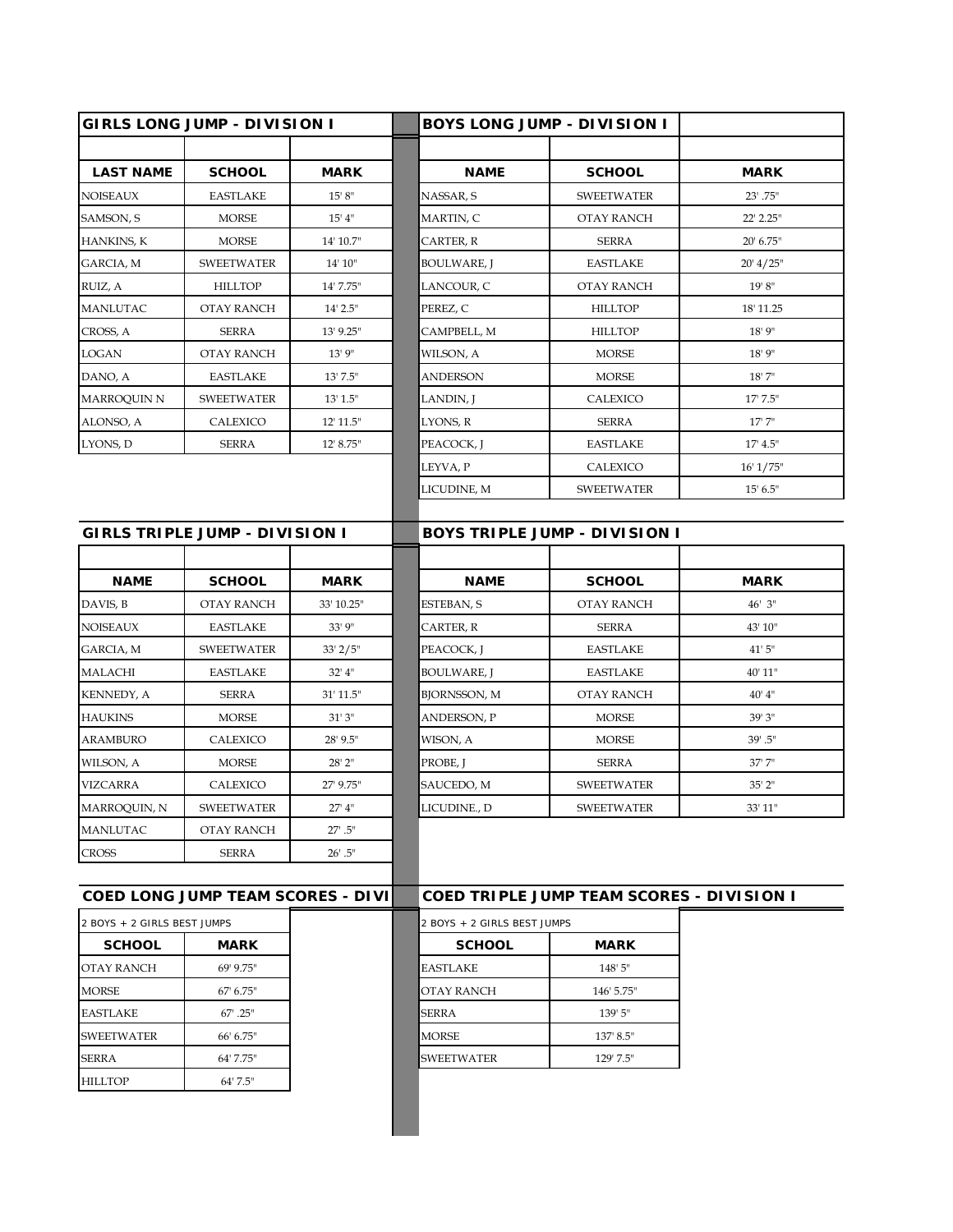|                              | <b>GIRLS DISCUS - DIVISION</b>       |                          | <b>BOYS DISCUS - DIVISION I</b>   |                                        |                         |  |  |  |
|------------------------------|--------------------------------------|--------------------------|-----------------------------------|----------------------------------------|-------------------------|--|--|--|
|                              |                                      |                          |                                   |                                        |                         |  |  |  |
| <b>NAME</b>                  | <b>SCHOOL</b>                        | <b>MARK</b>              | <b>NAME</b>                       | <b>SCHOOL</b>                          | <b>MARK</b>             |  |  |  |
| ROSS, A                      | <b>EASTLAKE</b>                      | $108'$ .5"               | SAVAGE, D                         | <b>MORSE</b>                           | 166'3''                 |  |  |  |
| ZARATE, V                    | OTAY RANCH                           | 93' 2"                   | HIGUERA, J                        | <b>SWEETWATER</b>                      | 134' 5"                 |  |  |  |
| MEGAN, A                     | <b>EASTLAKE</b>                      | 92' 10"                  | PANGILINAN, R                     | <b>SWEETWATER</b>                      | 132' 6"                 |  |  |  |
| JONES, B                     | <b>MORSE</b>                         | 86' 0"                   | VALENZUELA, A                     | OTAY RACH                              | 124' 6"                 |  |  |  |
| CASTRO, V                    | <b>MORSE</b>                         | 81'0''                   | SMITH, J                          | <b>HILLTOP</b>                         | 109' 0"                 |  |  |  |
| TOLEDO, A                    | OTAY RANCH                           | 75' 8"                   | BRADDOCK, W                       | <b>EASTLAKE</b>                        | $106'$ 4"               |  |  |  |
| MOSQUEDA. Y                  | <b>HILLTOP</b>                       | 68' 2"                   | URANGA, D                         | <b>HILLTOP</b>                         | $103'$ 7"               |  |  |  |
| ANDESON, M                   | OLYMPIAN                             | 68' 2"                   | MACILVAINE, T                     | OTAY RANCH                             | 101'8''                 |  |  |  |
| HURTADO, N                   | CALEXICO                             | 66' 3"                   | PRICE, R                          | <b>SERRA</b>                           | 98' 3"                  |  |  |  |
| ARELLANO, D                  | <b>SWEETWATER</b>                    | 65' 0"                   | Mc COWN, M                        | <b>EASTLAKE</b>                        | 94' 4"                  |  |  |  |
| REARDON, K                   | <b>SERRA</b>                         | 62' 4"                   | TRONCOSO, A                       | CALEXICO                               | 91'1''                  |  |  |  |
| ALLEN, A                     | <b>HILLTOP</b>                       | 61' 4''                  | CAZARES, J                        | CALEXICO                               | 90'0''                  |  |  |  |
| LOANO, K                     | CALEXICO                             | 60' 0"                   | JARMON, D.                        | <b>OLYMPIAN</b>                        | 86'1"                   |  |  |  |
| GRIFFIS, T                   | <b>SERRA</b>                         | 58' 9"                   | MAYO, Y                           | <b>MORSE</b>                           | 78' 2"                  |  |  |  |
| ALONZO, L                    | <b>SWEETWATER</b>                    | 57' 9"                   | LOZADO, M                         | OLYMPIAN                               | 68' 9"                  |  |  |  |
|                              |                                      |                          |                                   |                                        |                         |  |  |  |
|                              | <b>GIRLS SHOT PUT - DIVISI</b>       |                          | <b>BOYS SHOT PUT - DIVISION I</b> |                                        |                         |  |  |  |
|                              |                                      |                          |                                   |                                        |                         |  |  |  |
| <b>NAME</b>                  | <b>SCHOOL</b>                        | <b>MARK</b>              | <b>NAME</b>                       | <b>SCHOOL</b>                          | <b>MARK</b>             |  |  |  |
| <b>GRIFFIS</b>               | SERRA                                | 33' 11"                  | HIGUERA, J                        | <b>SWEETWATER</b>                      | 52' 6''                 |  |  |  |
| WILSON, A                    | <b>MORSE</b>                         | 32' 10"                  | SAVAGE, D                         | <b>MORSE</b>                           | 45' 8"                  |  |  |  |
| SOLA, B                      | <b>MORSE</b>                         | 31'9''                   | <b>BRADDOCK, W</b>                | <b>EASTLAKE</b>                        | 45' 6"                  |  |  |  |
| ROSS, A                      | <b>EASTLAKE</b>                      | 30'6''                   | BONILLA, J                        | <b>SWEETWATER</b>                      | 42' 5"                  |  |  |  |
| WILLIAMS, S                  | <b>EASTLAKE</b>                      | 29' 6"                   | LYONS, R                          | <b>SERRA</b>                           | 41' 4''                 |  |  |  |
| ABSHIER, K                   | OTAY RANCH                           | 28' 9"                   | VALENZUELA, A                     | OTAY RANCH                             | $41'$ 2"                |  |  |  |
| REARDEN, K                   | <b>SERRA</b>                         | 28' 8"                   | PRICE, R                          | <b>SERRA</b>                           | $38^{\circ}\,1^{\circ}$ |  |  |  |
| KING, L                      | OTAY RANCH                           | 26' 7"                   | VUELNA, D                         | OTAY RANCH                             | 37' 7"                  |  |  |  |
| ALLEN, A                     | <b>HILLTOP</b>                       | $24^{\circ}\,11^{\circ}$ | McCOWN, M                         | <b>FASTLAKE</b>                        | $37^\circ\,3^\circ$     |  |  |  |
| <b>MELENDEZ,S</b>            | <b>SWEETWATER</b>                    | 26' 0"                   | MAYO, Y                           | <b>MORSE</b>                           | 36'3''                  |  |  |  |
| SAMSON, E                    | <b>SWEETWATER</b>                    | 24' 7"                   | SHULL, N                          | OLYMPIAN                               | 35' 8''                 |  |  |  |
| CLARK, N                     | CALEXICO                             | 24'3''                   | CAZARES, J                        | CALEXICO                               | 33'3''                  |  |  |  |
| MAGDALENA, S                 | OLYMPIAN                             | 21' 10''                 | LIZARRAGA, J                      | CALEXICO                               | 32' 10"                 |  |  |  |
|                              |                                      |                          |                                   |                                        |                         |  |  |  |
|                              | <b>COED DISCUS TEAM SCORES - D-I</b> |                          |                                   | COED SHOT PUT TEAM SCORES - DIVISION I |                         |  |  |  |
| 2 BOYS + 2 GIRLS BEST THROWS |                                      |                          |                                   | 2 BOYS + 2 GIRLS BEST JUMPS            |                         |  |  |  |
| <b>SCHOOL</b>                | <b>MARK</b>                          |                          | <b>SCHOOL</b>                     | <b>MARK</b>                            |                         |  |  |  |
| <b>MORSE</b>                 | 411' 5"                              |                          | MORSE                             | 146'7"                                 |                         |  |  |  |
| <b>EASTLAKE</b>              | $401'$ 6."                           |                          | <b>SWEETWATER</b>                 | 145'6''                                |                         |  |  |  |
| OTAY RANCH                   | 395'.5"                              |                          | <b>EASTLAKE</b>                   | 142' 10"                               |                         |  |  |  |
| <b>SWEETWATER</b>            | 389' 8"                              |                          | SERRA                             | 142' 1"                                |                         |  |  |  |
|                              |                                      |                          |                                   |                                        |                         |  |  |  |
| <b>HILLTOP</b>               | 342' 1"                              |                          | OTAY RANCH                        | 134' 2"                                |                         |  |  |  |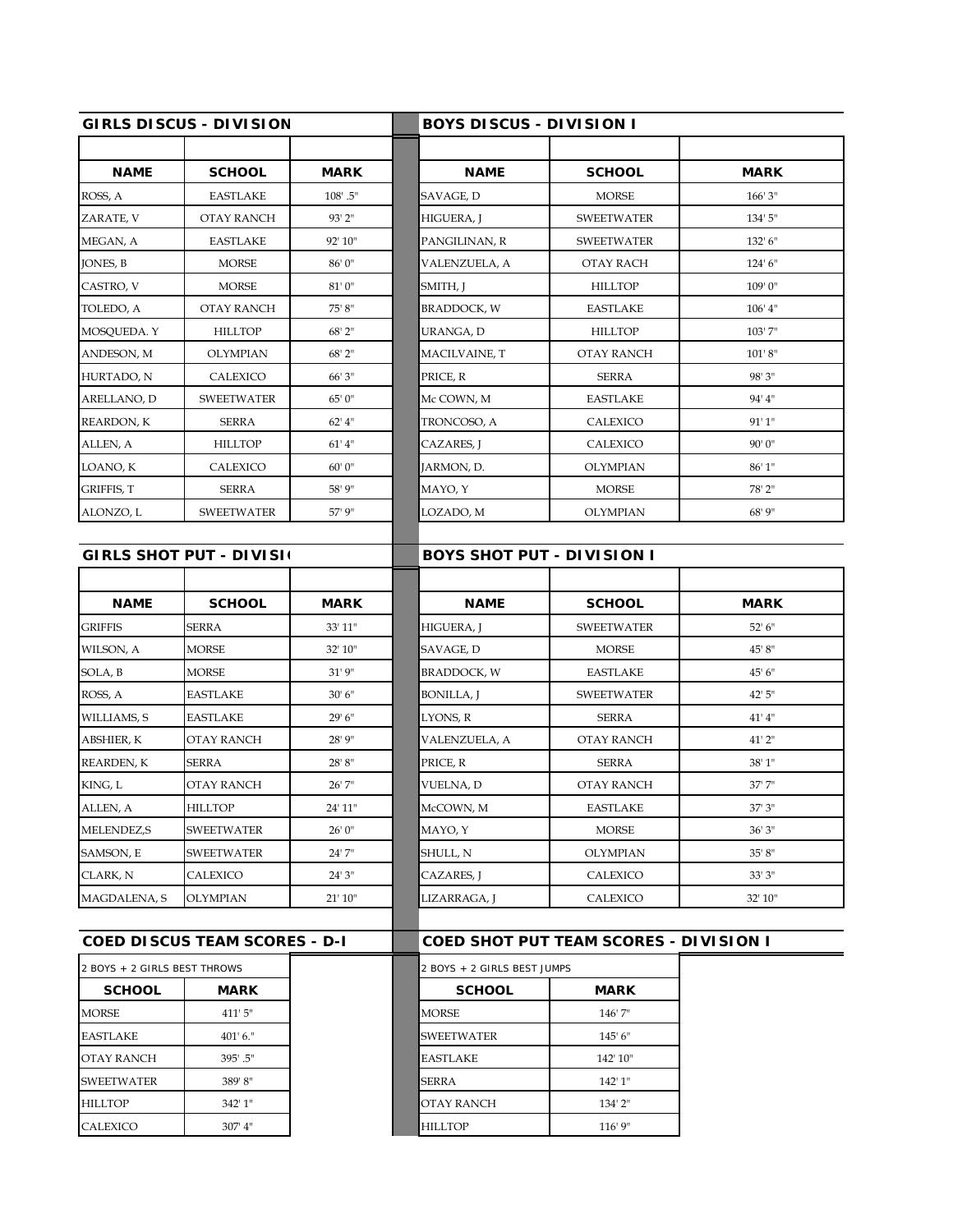| <b>CALEXICO</b> | $106'$ 7"  |
|-----------------|------------|
| <b>OLYMPIAN</b> | $104'$ 11" |
|                 |            |

| GIRLS HIGH JUMP - DIVIS |                   |             |  |  |  |  |  |  |
|-------------------------|-------------------|-------------|--|--|--|--|--|--|
|                         |                   |             |  |  |  |  |  |  |
| <b>NAME</b>             | <b>SCHOOL</b>     | <b>MARK</b> |  |  |  |  |  |  |
| WILLIAMS, C             | <b>SERRA</b>      | 5'0''       |  |  |  |  |  |  |
| MALACH, T               | <b>EASTLAKE</b>   | 5'0''       |  |  |  |  |  |  |
| DAVIS, B                | OTAY RANCH        | 4' 10''     |  |  |  |  |  |  |
| COCKBURN, M             | <b>SWEETWATER</b> | 4'8''       |  |  |  |  |  |  |
| STOCKE, A               | OTAY RANCH        | 4'6''       |  |  |  |  |  |  |
| WILSON, A               | <b>MORSE</b>      | 4'4''       |  |  |  |  |  |  |
| <b>KENNEDY, A</b>       | <b>SERRA</b>      | 4' 4''      |  |  |  |  |  |  |
| SMALLEY, T              | <b>EASTLAKE</b>   | 4'4''       |  |  |  |  |  |  |
| VIZCARRA, M             | CALEXICO          | 4'2''       |  |  |  |  |  |  |
| ALONSO, A               | <b>CALEXICO</b>   | 4'2''       |  |  |  |  |  |  |
| AVELINO, A              | <b>SWEETWATER</b> | 4'2''       |  |  |  |  |  |  |

|             | GIRLS HIGH JUMP - DIVIS |             | <b>BOYS HIGH JUMP - DIVISION I</b> |                   |             |  |  |
|-------------|-------------------------|-------------|------------------------------------|-------------------|-------------|--|--|
|             |                         |             |                                    |                   |             |  |  |
| <b>NAME</b> | <b>SCHOOL</b>           | <b>MARK</b> | <b>NAME</b>                        | <b>SCHOOL</b>     | <b>MARK</b> |  |  |
| WILLIAMS, C | SERRA                   | 5'0''       | LANCOO, C                          | <b>OTAY RANCH</b> | 6'2''       |  |  |
| MALACH, T   | <b>EASTLAKE</b>         | 5'0''       | PROVE, J                           | <b>SERRA</b>      | 6'0''       |  |  |
| DAVIS, B    | OTAY RANCH              | 4' 10''     | DAVIS, C                           | <b>SERRA</b>      | 5'10''      |  |  |
| COCKBURN, M | <b>SWEETWATER</b>       | 4' 8''      | WILLIAMS, D                        | OTAY RANCH        | 5' 10''     |  |  |
| STOCKE, A   | <b>OTAY RANCH</b>       | 4'6''       | LANDIN, J                          | CALEXICO          | 5'6''       |  |  |
| WILSON, A   | <b>MORSE</b>            | 4'4''       | STRAYHORN, I                       | <b>EASTLAKE</b>   | 5'6''       |  |  |
| KENNEDY, A  | SERRA                   | 4' 4''      | ESTRELLA, A                        | <b>SWEETWATER</b> | 5' 4''      |  |  |
| SMALLEY, T  | <b>EASTLAKE</b>         | 4'4''       | SCURY, I                           | <b>MORSE</b>      | 5' 4''      |  |  |
| VIZCARRA, M | CALEXICO                | 4'2''       | HERNANDEZ, G                       | <b>SWEETWATER</b> | 5'2''       |  |  |
| ALONSO, A   | CALEXICO                | 4'2''       | WASHINGTON, L                      | <b>MORSE</b>      | 5'2"        |  |  |
| AVELINO, A  | <b>SWEETWATER</b>       | 4'2''       | LEYVA, D                           | CALEXICO          | 5'2''       |  |  |

| <b>GIRLS POLE VAULT - DIVISION I</b> |                   |             |  |  |  |
|--------------------------------------|-------------------|-------------|--|--|--|
|                                      |                   |             |  |  |  |
| <b>NAME</b>                          | <b>SCHOOL</b>     | <b>MARK</b> |  |  |  |
| MOSS, H                              | <b>OTAY RANCH</b> | 9'0''       |  |  |  |
| LOPEZ, L                             | <b>OLYMPIAN</b>   | 8'6''       |  |  |  |
| <b>MOLINA, J</b>                     | <b>EASTLAKE</b>   | 6'6''       |  |  |  |
| MATEO, B                             | <b>SWEETWATER</b> | 6'6''       |  |  |  |

| <b>GIRLS POLE VAULT - DIVISION I</b> |                   | <b>BOYS POLE VAULT - DIVISION I</b> |                         |                   |             |
|--------------------------------------|-------------------|-------------------------------------|-------------------------|-------------------|-------------|
|                                      |                   |                                     |                         |                   |             |
| <b>NAME</b>                          | <b>SCHOOL</b>     | <b>MARK</b>                         | <b>NAME</b>             | <b>SCHOOL</b>     | <b>MARK</b> |
| MOSS, H                              | <b>OTAY RANCH</b> | 9'0''                               | LAW, X                  | <b>OTAY RANCH</b> | 13'0''      |
| LOPEZ, L                             | <b>OLYMPIAN</b>   | 8'6''                               | <b>BRAUNESRETHER, J</b> | <b>OLYMPIAN</b>   | 11'6''      |
| MOLINA, J                            | <b>EASTLAKE</b>   | 6'6''                               | QUINTERO, J             | <b>EASTLAKE</b>   | 11'0''      |
| MATEO, B                             | <b>SWEETWATER</b> | 6'6''                               | <b>HERNANDEZ, P</b>     | <b>EASTLAKE</b>   | 10'6''      |
|                                      |                   |                                     | <b>BAUMGARDNER, K</b>   | <b>OTAY RANCH</b> | 10'6''      |
|                                      |                   |                                     |                         |                   |             |

| <b>COED HJ TEAM SCORES - D-I</b> |             | <b>COED POLE VAULT TEAM SCORES - DIVISION I</b> |             |  |
|----------------------------------|-------------|-------------------------------------------------|-------------|--|
| 2 BOYS + 2 GIRLS HEIGHTS         |             | 2 BOYS + 2 GIRLS HEIGHTS                        |             |  |
| <b>SCHOOL</b>                    | <b>MARK</b> | <b>SCHOOL</b>                                   | <b>MARK</b> |  |
| <b>OTAY RANCH</b>                | $21'$ 4"    | IOTAY RANCH                                     | 32' 6''     |  |
| <b>SERRA</b>                     | 21'2''      | EASTLAKE                                        | 28'0''      |  |
| <b>SWEETWATER</b>                | 19'4"       | <b>OLYMPIAN</b>                                 | 20'0''      |  |
| CALEXICO                         | 19'0''      |                                                 |             |  |

| GIRLS LONG JUMP DIVISION II |                  | <b>BOYS LONG JUMP - DIVISION II</b> |              |                  |                |
|-----------------------------|------------------|-------------------------------------|--------------|------------------|----------------|
|                             |                  |                                     |              |                  |                |
| <b>NAME</b>                 | <b>SCHOOL</b>    | <b>MARK</b>                         | <b>NAME</b>  | <b>SCHOOL</b>    | <b>MARK</b>    |
| MUHAMMAD, H                 | <b>LICD</b>      | 16'1"                               | STOVALL, D   | <b>IMPERIAL</b>  | $21'$ .75"     |
| McWHINNEY, A                | LA JOLLA         | 13'10''                             | SIMINGTON, C | LA JOLLA         | $17'$ $7.25''$ |
| YANEZ, B                    | <b>LICD</b>      | $13'$ $2.5"$                        | JACKSON, K   | THE ROCK ACADEMY | 17' 1.5''      |
| RIVERA, D                   | <b>MATER DEI</b> | 13' 1.5"                            | HURTADO, F   | <b>IMPERIAL</b>  | 17' 1.5''      |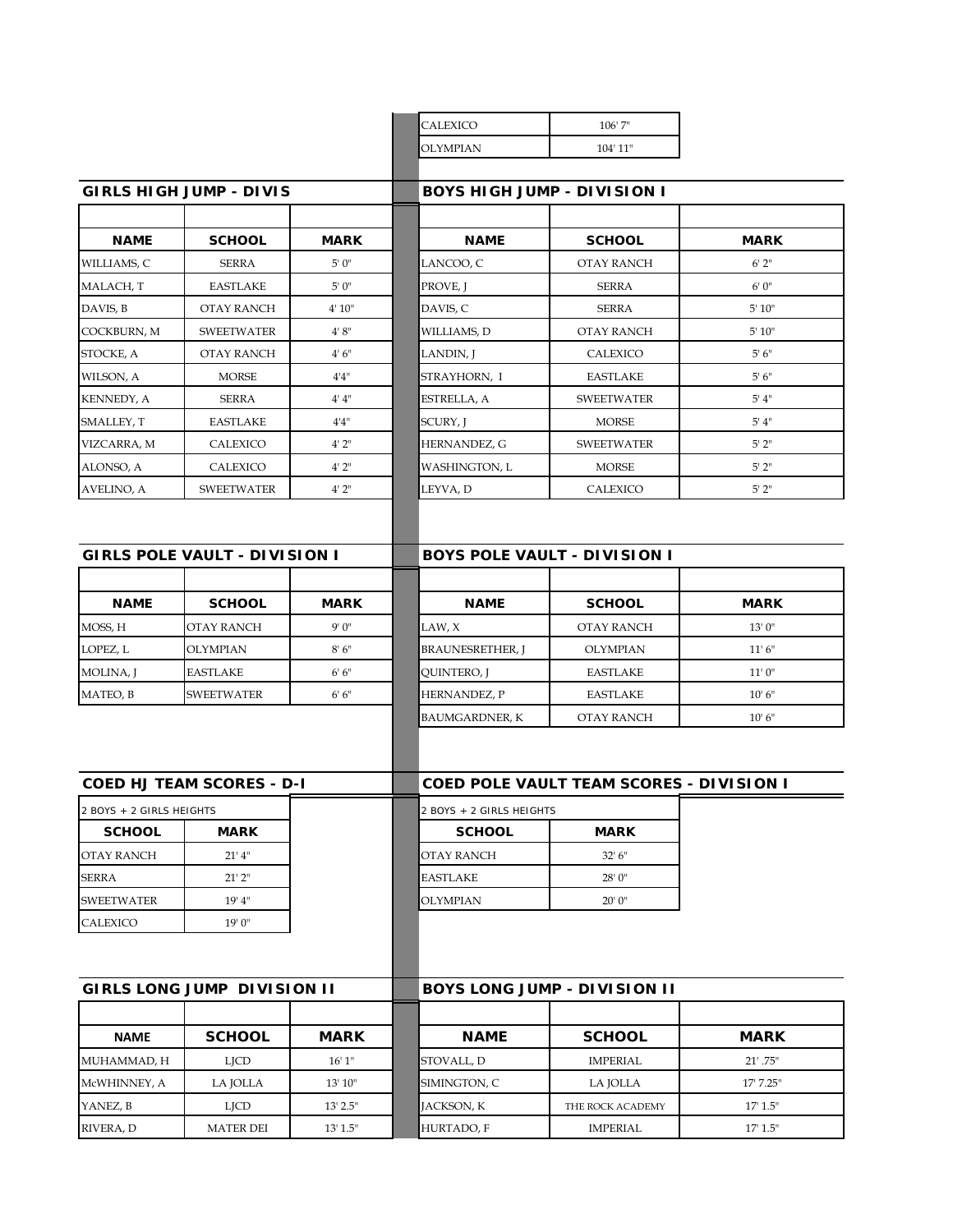| CABAL, M                                    | <b>SOUTHWST</b>                   | 13'0''        | CORREIAM                         | THE ROCK ACADEMY                           | 16' 10''      |
|---------------------------------------------|-----------------------------------|---------------|----------------------------------|--------------------------------------------|---------------|
| NORDLING, A                                 | THE ROCK ACADEMY                  | 12' 11'       | HAYDEN, J                        | LA JOLLA                                   | 16' 9.5"      |
| WELLS, H                                    | LA JOLLA                          | 12' 3.5"      | ORTIZ, P                         | <b>MATER DEI</b>                           | 15'0''        |
| MAALOF, L                                   | <b>MATER DEI</b>                  | 12' 3.25"     | STOCK, A                         | <b>CLAIREMONT</b>                          | $12'$ $1.5''$ |
| MENDOZA, G                                  | <b>CLAIREMONT</b>                 | 12' 2.5''     |                                  |                                            |               |
| FLAKE, D                                    | THE ROCK ACADEMY                  | 11' 6.5''     |                                  |                                            |               |
| BACA, A                                     | <b>IMPERIAL</b>                   | 11'5''        |                                  |                                            |               |
| GAMBY, A                                    | <b>SOUTHWEST</b>                  | 10' 10''      |                                  |                                            |               |
|                                             |                                   |               |                                  |                                            |               |
|                                             | GIRLS TRIPLE JUMP - DIVISION II   |               |                                  | BOYS TRIPLE JUMP - DIVISION II             |               |
| <b>NAME</b>                                 | <b>SCHOOL</b>                     | <b>MARK</b>   | <b>NAME</b>                      | <b>SCHOOL</b>                              | <b>MARK</b>   |
| <b>MOHAMED</b>                              | <b>LJCD</b>                       | 34'9''        | SIMINGTON, C                     | LA JOLLA                                   | 39'7"         |
| <b>McWHINNEY</b>                            | LA JOLLA                          | $30'$ . $5''$ | TIMS, E                          | LA JOLLA                                   | 38' 10.5"     |
| ROBERSON,                                   | LA JOLLA                          | $30'$ .5"     | JACKSON, K                       | THE ROCK ACADEMY                           | 36' 11.5"     |
| <b>MEAKIN</b>                               | <b>CLAIREMONT</b>                 | 29' 3"        | PESQUEIRA, G                     | <b>IMPERIAL</b>                            | 36'5''        |
| NORDLING, A                                 | THE ROCK ACADEMY                  | 28' 11"       | RETANA, A                        | <b>IMPERIAL</b>                            | 36'1''        |
| VAN, D                                      | <b>IMPERIAL</b>                   | 26' 8.5"      | ALVARADO, J                      | <b>MATER DI</b>                            | 35' 5.25"     |
| MAALOUF, L                                  | <b>MATER DEI</b>                  | 27' 1.5"      | ELHUSSINY, S                     | <b>LJCD</b>                                | 32' 10"       |
| <b>MENDOZA</b>                              | <b>CLAIREMONT</b>                 | 26' 10.5"     | GRAY, M                          | <b>CLAIREMONT</b>                          | 31'3''        |
| QUEZADA, K                                  | <b>IMPERIAL</b>                   | 26' 8.5"      | STOCK, A                         | <b>CLAIREMONT</b>                          | 25' 2.5"      |
|                                             | <b>COED LJ TEAM SCORES - D II</b> |               |                                  | COED TRIPLE JUMP TEAM SCORES - DIVISION II |               |
| 2 BOYS + 2 GIRLS BEST JUMPS                 |                                   |               | 2 BOYS + 2 GIRLS BEST JUMPS      |                                            |               |
| <b>SCHOOL</b>                               | <b>MARK</b>                       |               | <b>SCHOOL</b>                    | <b>MARK</b>                                |               |
| LA JOLLA                                    | 60' 6.25"                         |               | LA JOLLA                         | 138' 6.5"                                  |               |
| THE ROCK ACAI                               | 58' 5"                            |               | <b>IMPERIAL</b>                  | 128' 1.5"                                  |               |
| $\label{eq:impr} {\small\texttt{IMPERIAL}}$ | 49' 7.5'                          |               | <b>CLAIREMOT</b>                 | 112' 7"                                    |               |
| <b>MATER DEI</b>                            | 40' 4.75"                         |               | THE ROCK ACADEMY                 | 91'7''                                     |               |
| <b>CLAIREMONT</b>                           | 37' 10"                           |               | <b>LJCD</b>                      | 67'7"                                      |               |
|                                             |                                   |               | <b>MATER DEI</b>                 | 62' 6.75"                                  |               |
|                                             | <b>GIRLS DISCUS - DIVISION II</b> |               | <b>BOYS DISCUS - DIVISION II</b> |                                            |               |
|                                             |                                   |               |                                  |                                            |               |
| <b>NAME</b>                                 | <b>SCHOOL</b>                     | <b>MARK</b>   | <b>NAME</b>                      | <b>SCHOOL</b>                              | <b>MARK</b>   |
| BLOOM, M                                    | <b>CLAIREMONT</b>                 | 92' 2"        | HAYDAN, J                        | LA JOLLA                                   | $123'$ 4"     |
| ROMERO, K                                   | <b>IMPERIAL</b>                   | 83' 1"        | SANTOS, S                        | <b>IMPERIAL</b>                            | 120' 1"       |
| DEVITT, A                                   | LA JOLLA                          | $80'$ 5"      | <b>SILLS</b>                     | THE ROCK ACADEMY                           | 118'3''       |
| GARCIA , N                                  | <b>MATER DEI</b>                  | 78'8"         | PAOLUCCI, V                      | <b>LJCD</b>                                | 105' 8''      |
| MOORE, O                                    | <b>IMPERIAL</b>                   | 77' 2'        | DAGOC, M                         | <b>MATER DEI</b>                           | 98'0"         |
| COLLINS, C                                  | <b>LJCD</b>                       | 72' 9"        | TURNER, S                        | 96' 6"                                     | 87' 3"        |
| <b>BOGART, P</b>                            | <b>CLAIREMONT</b>                 | 57' 2"        | SMITH, J                         | LJCD                                       | 95'8"         |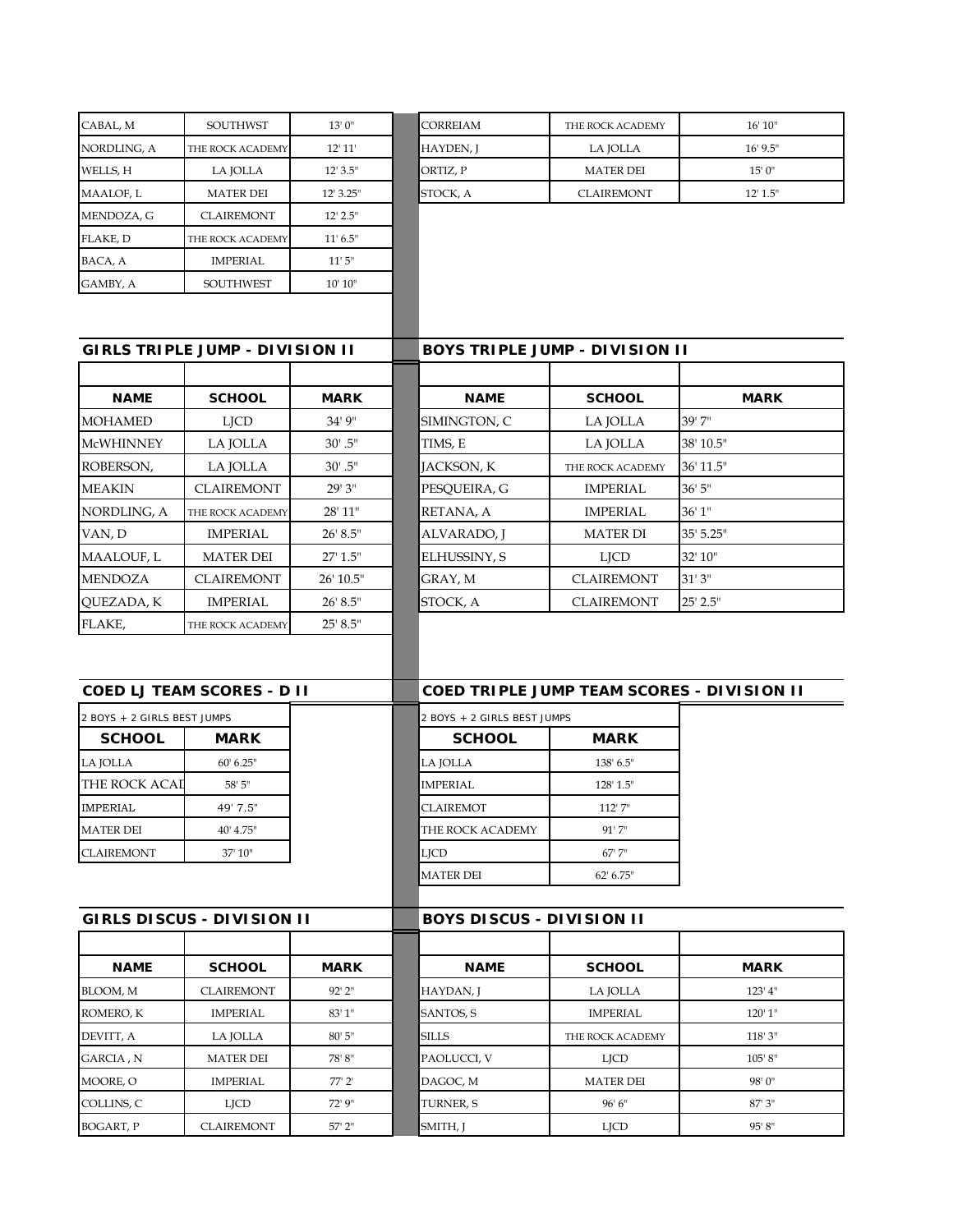| ROBERSON, S                     | LA JOLLA                              | 4'6''       | COURMOUSIS                  | THE ROCK ACADEMY                              | 5' 4''            |
|---------------------------------|---------------------------------------|-------------|-----------------------------|-----------------------------------------------|-------------------|
| <b>McWHINNEY</b>                | LA JOLLA                              | 4' 8''      | TIMS, D                     | LA JOLLA                                      | 5'6''             |
| <b>NAME</b>                     | <b>SCHOOL</b>                         | <b>MARK</b> | <b>NAME</b>                 | <b>SCHOOL</b>                                 | <b>MARK</b>       |
|                                 |                                       |             |                             |                                               |                   |
|                                 | GIRLS HIGH JUMP - DIVISION II         |             |                             | BOYS HIGH JUMP - DIVISION II                  |                   |
|                                 |                                       |             |                             |                                               |                   |
| HEALY, M                        | <b>MATER DEI</b>                      | 6'6         |                             |                                               |                   |
| AYOUB, J                        | LA JOLLA                              | 7'0''       | GOMEZ, A                    | <b>MATER DEI</b>                              | 10'0''            |
| CHUTE, R                        | LA JOLLA                              | 9'6''       | MILLER, T                   | LA JOLLA                                      | 12' 6''           |
| <b>NAME</b>                     | <b>SCHOOL</b>                         | <b>MARK</b> | <b>NAME</b>                 | <b>SCHOOL</b>                                 | <b>MARK</b>       |
|                                 |                                       |             |                             |                                               |                   |
|                                 | <b>GIRLS POLE VAULT - DIVISION II</b> |             |                             | BOYS POLE VAULT - DIVISION II                 |                   |
|                                 |                                       |             |                             |                                               |                   |
|                                 |                                       |             |                             |                                               |                   |
| THE ROCK ACAL                   | 208' 1"                               |             | LJCD                        |                                               |                   |
| <b>LJCD</b><br><b>MATER DEI</b> | 274' 1"<br>249' 9"                    |             | <b>MATER DEI</b>            | 113' 9"<br>86' 8''                            |                   |
| LA JOLLA                        | 341'3"                                |             | LA JOLLA                    | 116' 11"                                      |                   |
| <b>IMPERIAL</b>                 | 375' 5"                               |             | <b>IMPERIAL</b>             | 156' 4"                                       |                   |
| <b>SCHOOL</b>                   |                                       |             | <b>SCHOOL</b>               |                                               |                   |
| 2 BOYS + 2 GIRLS BEST JUMPS     | <b>MARK</b>                           |             | 2 BOYS + 2 GIRLS BEST JUMPS | <b>MARK</b>                                   |                   |
|                                 | <b>COED DISCUS TEAM SCORES - D I</b>  |             |                             | <b>COED SHOT PUT TEAM SCORES - DIVISION I</b> |                   |
| HAYDEN, M                       | LA JOLLA                              | 19' 0"      |                             |                                               |                   |
| DEMOTT, D                       | <b>CLAIREMONT</b>                     | 24'7"       | <b>FREDERICK</b>            | THE ROCK ACADEMY                              | 27' 9"            |
| YANEZ, B                        | <b>LJCD</b>                           | 25' 0"      | LOPEZ,                      | <b>MATER DEI</b>                              | 29' 2"            |
| GARCIA, N                       | <b>MATER DEI</b>                      | $25'$ $2''$ | COURMOUSIS,                 | THE ROCK ACADEMY                              | 30' 4''           |
| COLLINS, S                      | <b>LJCD</b>                           | 27' 11"     | SMITH, J                    | <b>LJCD</b>                                   | 31'1''            |
| DRIVER, B                       | <b>MATER DEI</b>                      | 29' 2"      | <b>SEBALD</b>               | LA JOLLA                                      | 31'1''            |
| MOHAMED, K                      | <b>IMPERIAL</b>                       | 31'8''      | PAOLUCCI, V                 | LJCD                                          | 32'               |
| HANSON, L                       | <b>CLAIREMONT</b>                     | 32' 5.5"    | <b>TURNER</b>               | LA JOLLA                                      | 34' 1"            |
| ROMERO, K                       | <b>IMPERIAL</b>                       | 32' 8''     | HUTCHINSON,                 | <b>IMPERIAL</b>                               | 40'6''            |
| DEVITT, A                       | LA JOLLA                              | 32' 8.5     | SANTOS,                     | <b>IMPERIAL</b>                               | 51'6''            |
| <b>NAME</b>                     | <b>SCHOOL</b>                         | <b>MARK</b> | <b>NAME</b>                 | <b>SCHOOL</b>                                 | <b>MARK</b>       |
|                                 |                                       |             |                             |                                               |                   |
|                                 | <b>GIRLS SHOT PUT - DIVISION II</b>   |             |                             | <b>BOYS SHOT PUT - DIVISION II</b>            |                   |
|                                 |                                       |             | CAIN, A                     | <b>MATER DEI</b>                              |                   |
|                                 |                                       |             | <b>COURMOSIS</b>            | THE ROCK ACADEMY                              | 89' 10"<br>73'1'' |
| HAYDEN, M                       | LA JOLLA                              | 41'0"       | HUTCHISON, C                | <b>IMPERIAL</b>                               | 95' 1"            |
|                                 |                                       |             |                             |                                               |                   |